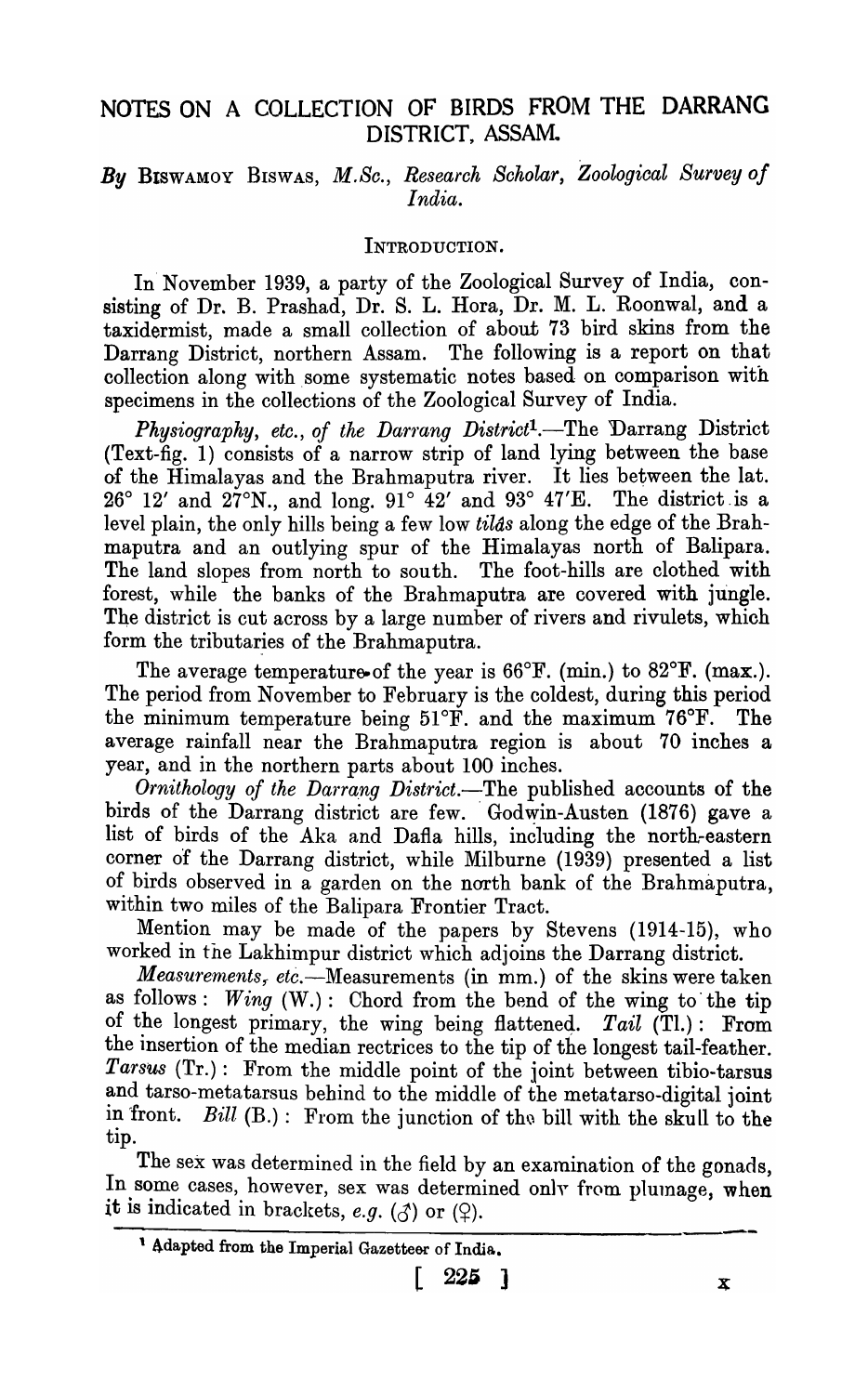The weights (in gms.) were taken in the field within a few hours after the birds were killed.



The colours of soft parts were noted in the field, but they are omitted in this report as they are similar to those described by Baker in his volumes on Birds in the Fauna of British India series.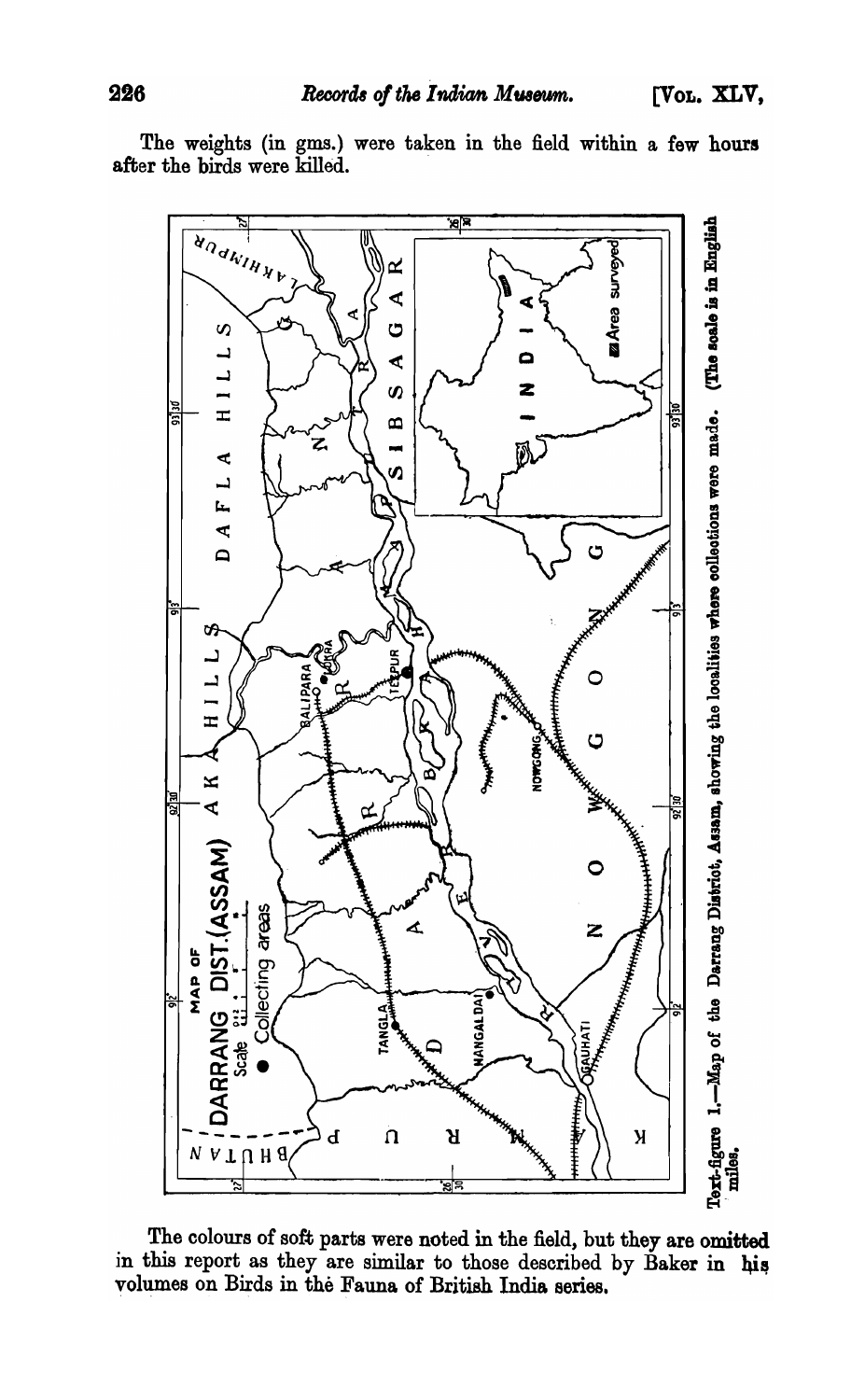Local names were asoertained from local sources in the field.

The specimen numbers refer to the Registration numbers in the Zoologioa! Survey of India collections.

For complete synonymios of the various species dealt with in the present paper, Baker's volumes (VII and VIII) of Fauna of British India (Birds) may be referred to.

#### AOKNOWLEDGMENTS.

I am. grateful to Dr. B. N. Chopra, D.So., F.N.I., the Director, and Dr. M. L. Roonwal, M.Sc., Ph.D. (Cantab.), F.N.I., Asstt. Superintendent, Zoological Survey of India, for permitting me to examine the entire collection from the Darrang District. To Dr. Roonwal I am further indebted for checking the identifications and for constant guidance throughout the preparation of this report.

#### SYSTEMATIO AOOOUNT.

#### Order PASSERIFORMES.

#### Family COBVIDAE.

### Dendrocitta vagabunda vagabunda (Latham).

(The Eastern Indian Tree-pie.)

1922. Dendrocitta rufa vagabunda (Lath.), Baker, Faun. Brit. India, Birds  $(2nd ed.)$  I, p. 50.

1932. Dendrocitta vagabunda vagabunda (Lath.), Whistler and Kinnear, J. *Bombay nat. Hist. Soc.* XXXV, p. 514.

*Specimens collected.*- $-N$ os. 26860,  $\delta$ , and 26861,  $\varphi$ , Tangla, November 14, 1939.

| Measurements (mm). |           |                                         |           |           |                          | w.  | TI. | Tr. |    |
|--------------------|-----------|-----------------------------------------|-----------|-----------|--------------------------|-----|-----|-----|----|
| 1 る                |           | $\bullet$ $\bullet$ $\bullet$ $\bullet$ |           |           | $\bullet \qquad \bullet$ | 144 | 237 | 34  |    |
| 19                 | $\bullet$ | $\bullet$ . The set of $\bullet$        | $\bullet$ | $\bullet$ | $\bullet$                | 143 | 227 | 33  | 33 |

*Weight.*—No. 26861,  $\varphi$ , 116.0 gms.

*Systematic note.-The* number of subspecies of *Dendrocitta vagabunda*  is a somewhat disputed question. Baker (1922, pp. 48-51) recognizes five subspecies from India and Burma, *viz., Tufa, vagabunda, sclateri, kinneari* and *saturatior.* Whistler and Kinnear (1932, pp. 514-516) have critically studied this question, and have recognized four subspecies, *viz., pallida, vagabunda, vernayi* and *parvula.* My examination of 39 specimens in the Zoological Survey of India collections upholds their conclusion. The measuremants of these specimens are given in Table 1.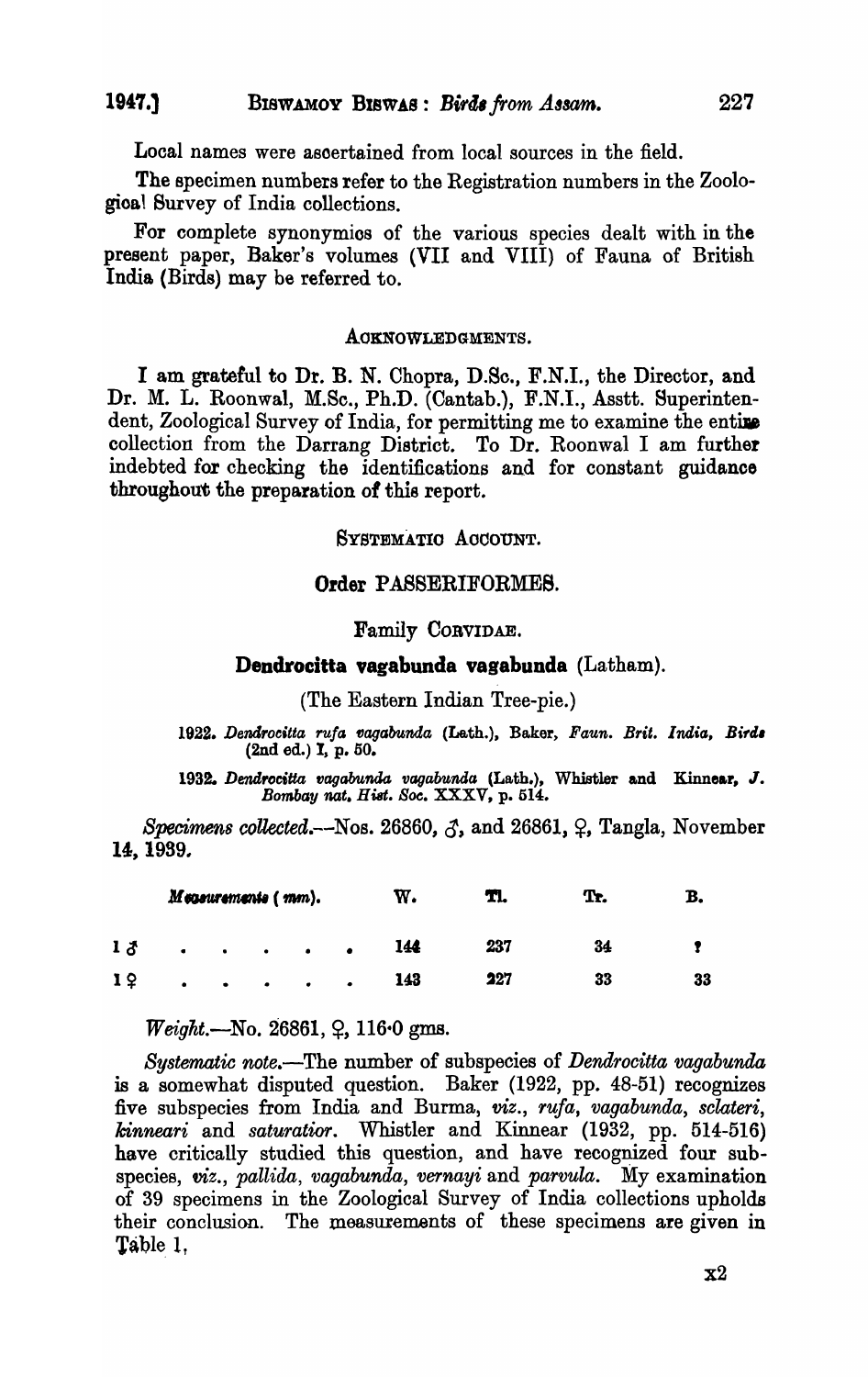Table showing the measurements in mm. of the different subspecies of Dendrocitta vagabunda in the Zoological Survey of<br>—

|                                              |                                                     | No. of<br>speci-<br>mens     | Sex                       | Measurements                        |                                     |                              |                              |  |
|----------------------------------------------|-----------------------------------------------------|------------------------------|---------------------------|-------------------------------------|-------------------------------------|------------------------------|------------------------------|--|
| Subspocies                                   | Localities                                          |                              |                           | W.                                  | Tl.                                 | Tr.                          | <b>B.</b>                    |  |
|                                              | Punjab (Kangra valley)                              | $\boldsymbol{2}$             | $\mathbf{r}$              | $165 - 170$                         | 274<br>(One specimen)               | $34 - 35$                    | $30 - 31$                    |  |
| Dendrocitta<br>ragahunda pallida<br>(Blyth). | Rajputana (Mt. Aboo)                                | $\mathbf{1}$                 | $\boldsymbol{\mathsf{P}}$ | 166                                 | $\boldsymbol{\mathsf{?}}$           | 34                           | 29                           |  |
|                                              | <b>Тотаг</b>                                        | 3                            | $\mathbf{P}$              | $165 - 167$<br>167                  | 274                                 | $34 - 35$<br>34              | $29 - 31$<br>30              |  |
|                                              | Burma (all over the country)                        | $\boldsymbol{2}$<br>13       | 99                        | $155 - 157$<br>$140 - 167$<br>148.5 | $252 - 264$<br>$200 - 310$<br>241.5 | $32 - 35$<br>$26 - 35$<br>31 | $29 - 31$<br>$27 - 30$<br>29 |  |
| Dendrocitta Vagabunda Vagabunna<br>(Lathan). | Assam (including the Darrang Dist. speci-<br>mena). | 1<br>$\overline{\mathbf{z}}$ | ්<br>99                   | 144<br>$143 - 146$                  | 237<br>227<br>(One specimen)        | 34<br>$31 - 33$              | $\bullet$<br>$28 - 33$<br>29 |  |
|                                              |                                                     | 1                            | Ť                         | 146                                 | 282                                 |                              | 31                           |  |

[Vor. XLV,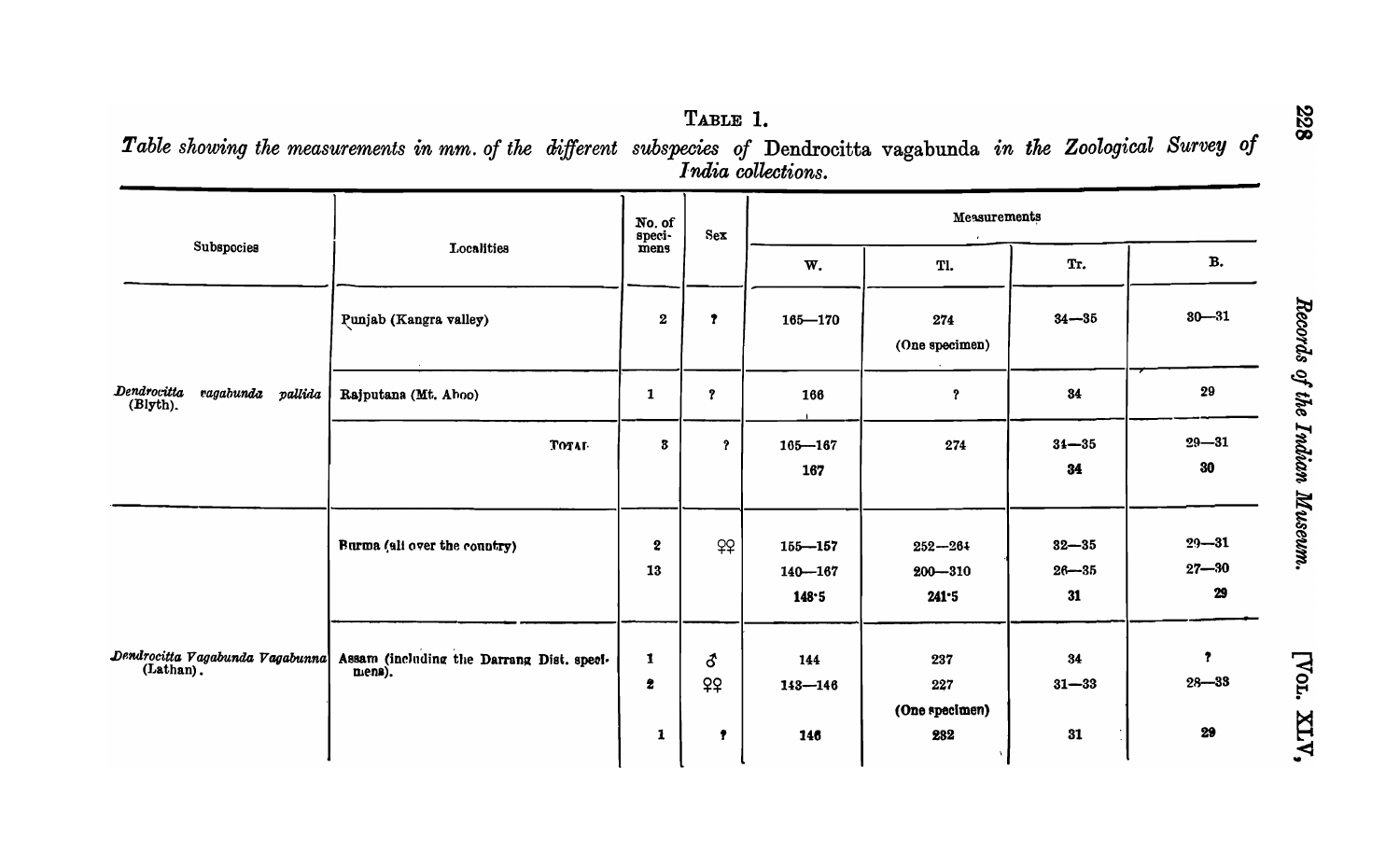|                                                        | Bengal (mostly in or around Calcutta, one from Duars and one from Nadia Dist.). | $\overline{\mathbf{z}}$<br>3<br>8 | ර්ර<br>99<br>?? | $144 - 153$<br>149<br>$147 - 150$<br>148.5<br>$143 - 153$<br>149 | $224 - 292$<br>247<br>$250 - 254$<br>251<br>214 | $30 - 34$<br>32<br>$33 - 34$<br>34<br>$30 - 34$<br>33 | $27 - 29$<br>28<br>$26 - 27$<br>26.5<br>$28 - 29$<br>$(Tw0$ specimens)<br>$28'5$ |
|--------------------------------------------------------|---------------------------------------------------------------------------------|-----------------------------------|-----------------|------------------------------------------------------------------|-------------------------------------------------|-------------------------------------------------------|----------------------------------------------------------------------------------|
|                                                        | <b>Pihar (Purnea Dist.)</b>                                                     | 1                                 | $\overline{P}$  | 148                                                              | $\mathbf 7$                                     | 33                                                    | 28                                                                               |
| Dendrocitta Vagabunda Vagabunda<br>(Lathan)            | Central India (Raroda)                                                          | 1                                 | $\mathbf{r}$    | 159                                                              | 262                                             | 31                                                    | $\overline{?}$                                                                   |
|                                                        |                                                                                 | 8                                 | ර්ර             | $144 - 153$<br>148                                               | $224 - 262$<br>243.5                            | $30 - 34$<br>32                                       | $27 - 29$<br>(Seven specimens)<br>28                                             |
|                                                        | TOTAL                                                                           | 8                                 | 99              | $143 - 157$<br>149                                               | $227 - 264$<br>(Six specimens)<br>249°5         | $31 - 35$<br>33                                       | $26 - 33$<br>29                                                                  |
|                                                        |                                                                                 | 18                                | ??              | $140 - 167$<br>149                                               | $200 - 310$<br>(Sixteen specimens)<br>240.5     | $26 - 35$<br>31                                       | $27 - 30$<br>(Sixteen specimens)<br>28                                           |
| Dendrocitta vagabunda vernayi<br>Kinnear and Whistler. | Mysore (Bangalore).                                                             | 1                                 | ¥               | 132                                                              | $\boldsymbol{\mathsf{?}}$                       | 31                                                    |                                                                                  |
| Dendrocatta vayahunda parvula<br>(Latham).             | (Trivandrum)<br>Travancore                                                      | $\ddot{\phantom{a}}$              | 1               | <b>ි</b><br>145                                                  | 221                                             | 30                                                    | 28                                                                               |

Thick figures indicate average measurements.

1947.]

839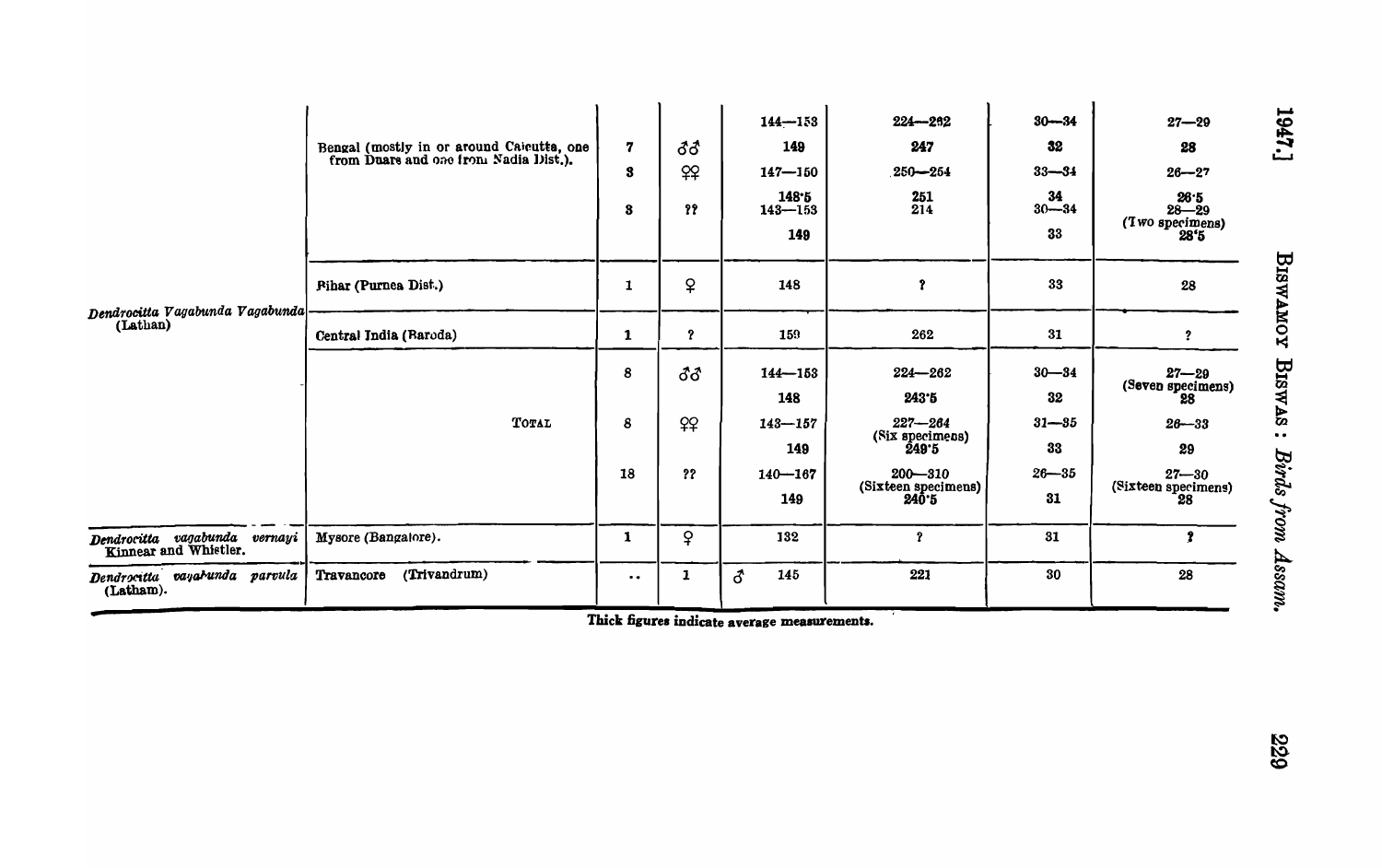Family PARIDAE.

Parus major nipalensis Hodgson.

(The Eastern Grey-Tit.)

1922. Parus major cinereus Vieil. (part), Baker, *Faun. Brit. India*, *Birds* (2nd ed.) I, p. 14. (2nd ed.) I, p. 14.<br>1932. *Parus major nipalensis* Hodgs., Whistler and Kinnear, J. *Bombay nat. Hilt. Soc.* XXXV, pp. 518-519. *Specimen collected.-No.* 26862, *c1,* Tangla, November 14, 1939.

 $\tilde{Meas}$  *Measurements.*—1  $\tilde{\beta}$ : W. 68; Tl. 60; Tr. 17.5; B. 12. *Weigkt.-13·4* gms.

Family TWALIIDAE.

#### Pellorneum ruficeps mandellii Blanford.

(Mandelli's Spotted Babbler.)

*Specimen collected.*—No. 26863,  $\zeta$ , Lokra, November 9, 1939.  $\bar{M}$ easurements.—1  $\bar{c}$ : W. 65; Tl. 63; Tr. 26; B. 17 mm. *Weight.-27·0* gms.

# Aegithina tiphia tiphia *(Linné)*.

(The Common lora.)

*Specimen collected.* No. 26864,  $\varphi$ , Lokra, November 9, 1939.  $Measurements. -1 \nsubseteq: W. 62;$  Tl. 53; Tr. 23; B. 17 mm. *Weight.-15·1* gms.

# **Chloropsis aurifrons aurifrons** (Temminck & Laugier).

(The Gold-fronted Chloropsia)

*Specimen collected.*—No. 26865,  $\varphi$ , Lokra, November 7, 1939.  $\bar{M}$ easurements.—1  $\Omega$ : W. 89; Tl. 68; Tr. 21; B. 23 mm. *Weight.-29·4* gms.

Family PYONONOTIDAE.

# **Criniger gularis flaveolus (Gould).**

(The Indian White-throated Bulbul.)

*Specimen collected.*—No. 26866,  $\zeta$ , Lokra, November 9, 1939. *Measurements.*--1  $\delta$ : W. 100; Tl. 92; Tr. 22; B. 21 mm. *Weight.--54·5* gms.

### **Molpastes cafer bengalensis** (Blyth).

(The Bengal Red-vented Bulbul.)

*Specimen collected.*—No. 26867,  $\varphi$ , Lokra, November 7, 1939.  $Measurements. -1$   $9:$  W. 97; Tl. 100; Tr. 26; B. 16 mm.  $Weight. -41.0$  gms.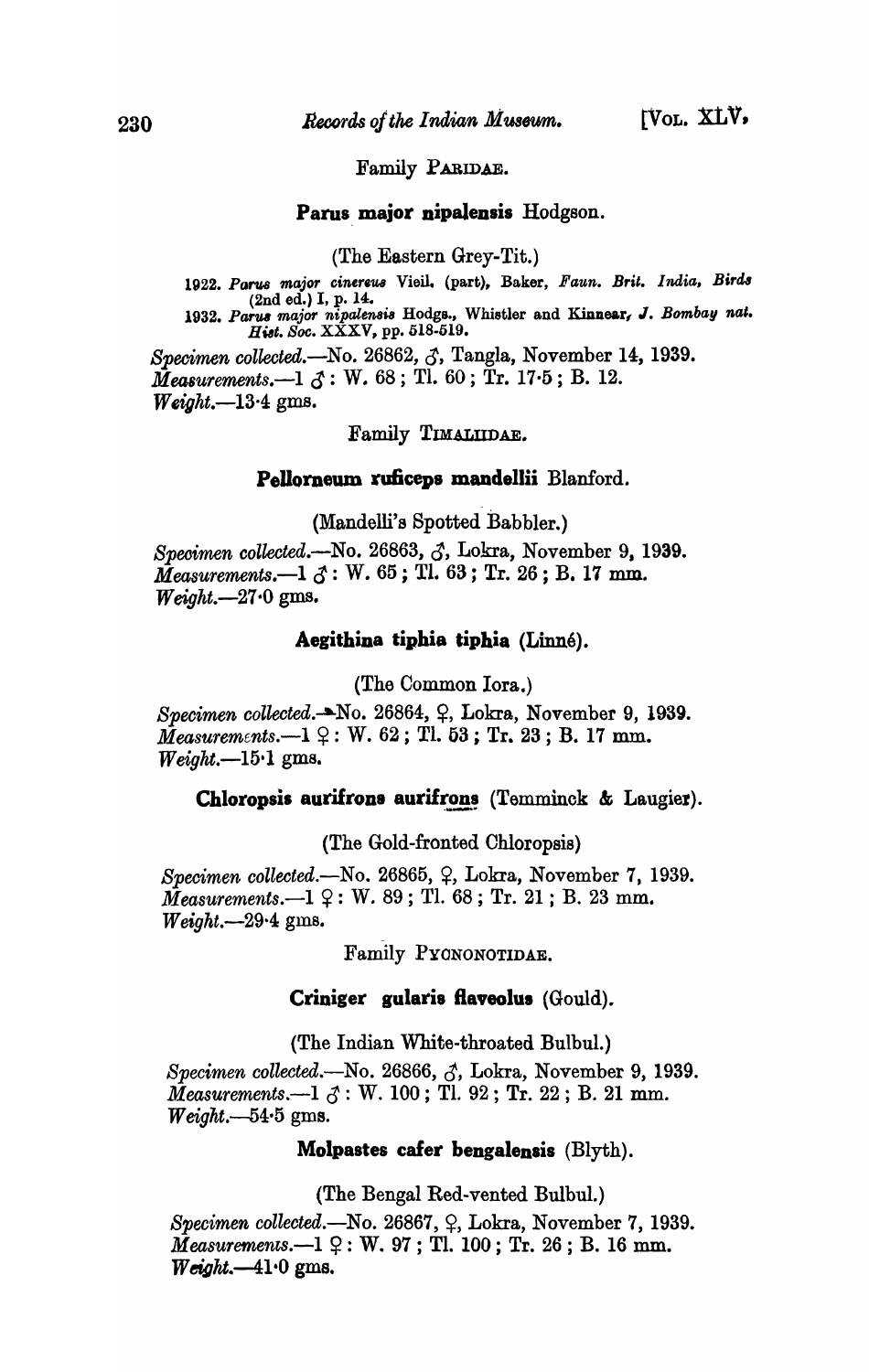Otocompsa jocosa emeria (Linné).

(The Bengal Red-whiskered Bulbul.)

*Specimen collected.*—No. 26868,  $\varphi$ , Lokra, November 8, 1939. *Measurements.* $-1$   $9$ : W. 87; Tl. 90; Tr. 20; B. 16 mm.

## Otocompsa flaviventris flaviventris (Tickell).

(The Black-crested Yellow Bulbul.)

*Specimen collected.*—No. 26869,  $\varphi$ , Lokra, November 10, 1939. *Measurements.* $-1 \nsubseteq : W. 79$ ; Tl. 83; Tr. 19; B. 14 mm, *Weight.-28·0* gms.

## Family TURDIDAE.

# Saxicola torquata (subspecies ?).

*Specimens collected.*—Nos. 26870 and 26871 (33), Lokra, November 10 ; No. 26872, J, Tangla, November 14, 1939. *Measurements.*—3  $\partial \partial$ : W. 71-76; Tl. 59-61; Tr. 23-27; B. 14-15 mm.  $Weights. -33$ : Nos. 26870, 14·2; 26871, 14·4; 26872, 13·7 gms. *Field note.-Common* all over.

#### Copsyehus saularis saularis (Linne).

(The Indian Magpie-Robin.)

*Specimen collected.*—No. 26873, *Z*, Lokra, November 12, 1939. *Measurements.*-1  $\delta$ : W. 94; Tl. 90; Tr. 33; B. 21 mm.

Family MUSCICAPIDAE.

#### Culieieapa eeylonensis eeylonensis (Swainson).

(The Grey-headed Flycatcher.)

*Specimens collected.*-Nos.  $26874$  and  $26875$ ,  $\partial \partial$ , Tangla, November 14; Nos. 26876 and 26877,  $\zeta\zeta$ , Tezpur, November 18, 1939.

| Measurements (mm). |  |  |  |  |  | w.       | Tl. | Tr.                 |           |
|--------------------|--|--|--|--|--|----------|-----|---------------------|-----------|
| $4\delta\delta$    |  |  |  |  |  | 59—64    |     | $51 - 54$ $14 - 16$ | $12 - 13$ |
|                    |  |  |  |  |  | $A_v$ 61 | 53  | 15                  | 12        |

 $Weights. -33 : Nos. 26875, 7.3 ; 26877, 7.0 gms.$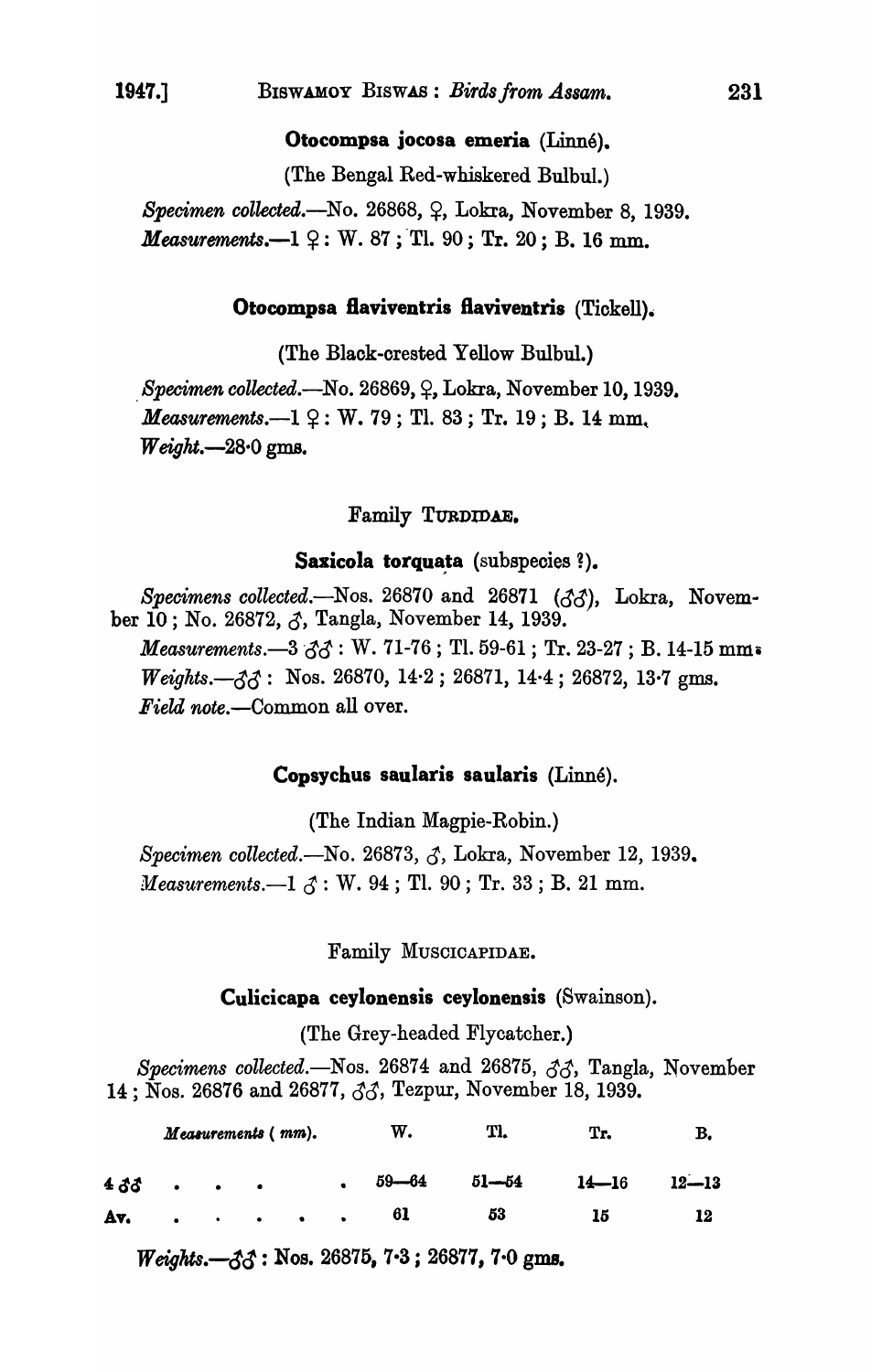#### Family DICRURIDAE.

# Dicrurus macrocercus albirictus Hodgson.

#### (The Black Drongo.)

1924. Dicrurus macrocercus macrocercus Vieill., Baker, Faun. Brit. India, *Birds* (2nd ed.) II, p. 356.

*1924. Dicrurus '1nacrocercUB albirictus* Hodgs., Baker, *Ibid.,* p. 357.

*Specimen collected.*—No. 26878,  $\zeta$ , Lokra, November 9, 1939.

*Measurements.*—1  $\delta$ : W. 148; Tl. 170; Tr. 24; B. 27 mm.

#### Family SYLVIIDAE.

#### Abroscopus superciliaris flavivent ris  $(Jerdon)$ .

(The Yellow-bellied Flycatcher-Warbler.)

Spec~mens *collected.-Nos.* 26879 and 26880, *CS&"* Lokra, November 11, Nos. 26881 and 26882,  $\partial \mathcal{S}$ , Tezpur, November 18, 1939.

| $10 - 11$<br>10 | $18 - 21$ | $39 - 49$ | $52 - 60$ | 4 ඊඊ |
|-----------------|-----------|-----------|-----------|------|
|                 | 20        | 43.5      | 56        | Av.  |

*Weights.* $-\xi$ <sup>2</sup>; Nos. 26879, 7.1; 26880, 6.0; 26881, 5.5; 26882,  $5.5$  gms.

#### Family ORIOLIDAE.

#### Oriolus xanthornus xanthornus (Linné).

(The Indian Black-headed Oriole.)

1926. Oriolus xanthornus xanthornus (Linn.), Baker, Faun. Brit. India, Birds (2nd ed.) III, p. 11.

1933. Oriolus xanthornus maderaspatanus Frankl., Whistler and Kinnear, - J. *Bombay nal. H iat. 8oc.* XXXVI, p. 584.

*Specimen collected.*—No. 26883,  $\zeta$ , Lokra, November 10, 1939.

*Measurements.* $-1 \, \delta$ : W 131; Tl. 85; Tr. 24; B. 29 mm.

In the Zoological Survey of India collections there are three other specimens from the Darrang district collected by Maj. Godwin-Austen in the winter of 1874-75. Their measurements are as follows:

 $Measurements ( mm).$  W. TI. Tr.

 $\frac{2}{1}$   $\frac{3}{9}$  $90 - 94$ *25..1-27*  140-143 27 139 85

The bills in all these speoimens are broken.

 $Weight. -55.0$  gms.

Local name.-Patm<sub>dde</sub>.

*Field note.*—Not common.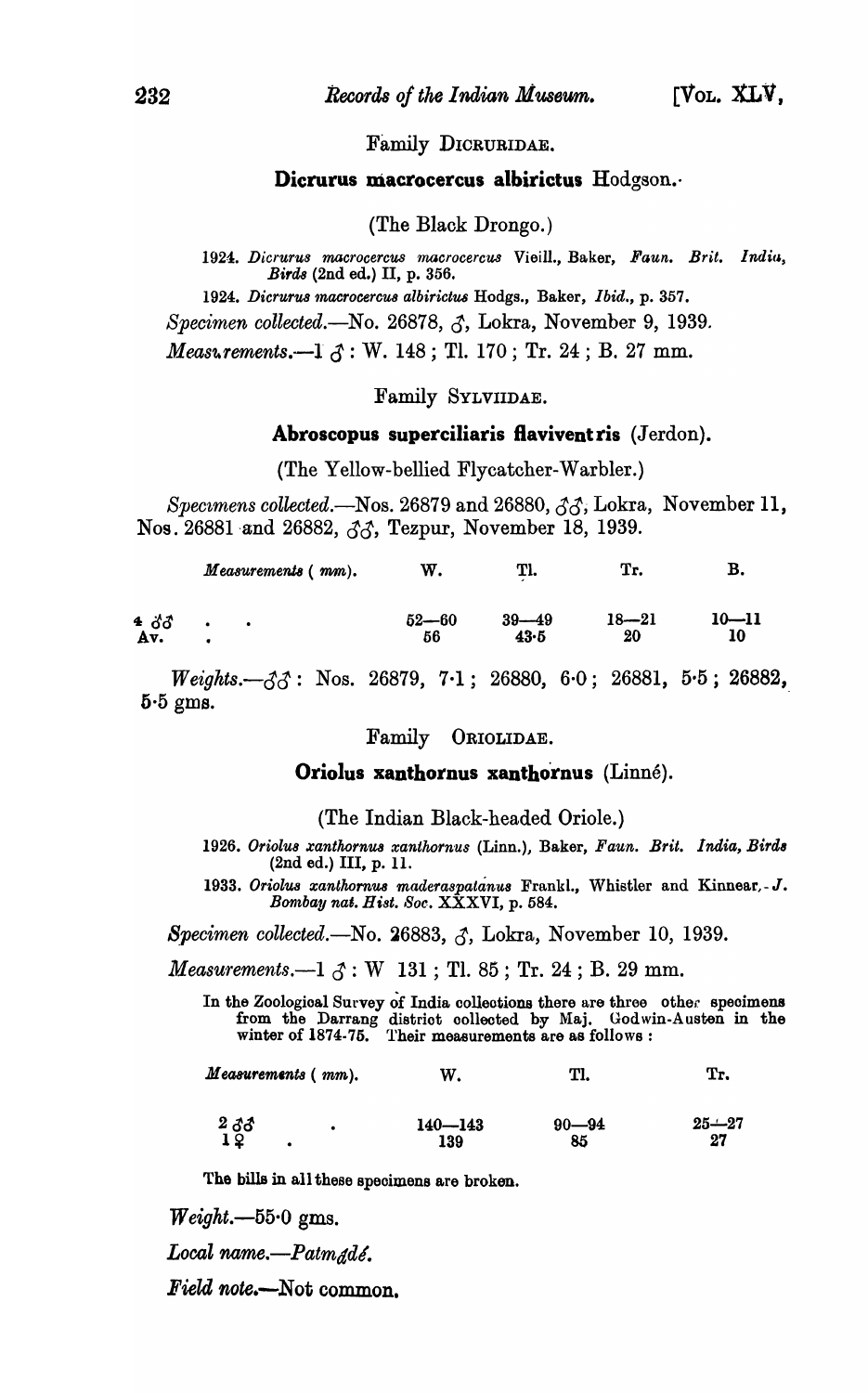*Systernatic note.-There* is some controversy· regarding the subspecies of *Oriolus xanthornus* in India.. Baker (1926, pp. 11-13) recognizes two *subspecies-xanthornus* Linn. and *ceylonensis* Bonap., but Whistler and Kinnear (1933, pp. 584-585) split up the former into *xanthornus* and *maderaspatanus* Frankl. They confine *xanthornus* to the north of the Gangetic plain and *maderaspatanus* to its south. Their basis of differentiating *maderaspatanus* from the typical race are smaller size and narrower extension of the yellow colour on the tips of the secondary wing feathers, together with a small difference in the colours of the first year birds. From *ceylonensis* it *(maderaspatanus)* is said to differ in its larger size and wider extension of the yellow on the tips of the secondaries, and in the colour of the first year birds ; so that, *maderaspatanus* forms an intermediate race between *xanthornus* and *ceylonensis.* 

I have carefully examined 46 skins of O. *xanthornus* collected from all over India excluding Burma, Andamans, south Travancore and Ceylon. Their measurements are given in Table 2 below:

|                                                             |                           |            |                    |                    | Measurements (mm) |                           |
|-------------------------------------------------------------|---------------------------|------------|--------------------|--------------------|-------------------|---------------------------|
| Region                                                      | No. of<br>speci-<br>mene. | Sex        | W.                 | TI.                | Tr                | В.                        |
|                                                             | $\overline{7}$            | ර්ර        | $132 - 146$<br>139 | $87 - 100$<br>93.5 | $22 - 27$<br>-25  | $30 - 31$<br>30           |
| Sub-himalayan Region<br>$(Lat. 26^{\circ} - 30^{\circ} N.)$ | $\mathbf{1}$              | ¥          | 139                | 86                 | 26                | $\mathbf{r}$              |
|                                                             | $\bf{2}$                  | ??         | $138 - 144$        | $91 - 92$          | $25 - 28$         | 30<br>(one speci-<br>men) |
|                                                             | 12                        | <b>33</b>  | $127 - 142$        | $82 - 100$         | $22 - 27$         | $27 - 31$                 |
|                                                             |                           |            | 137.5              | 92                 | 24                | 28.5                      |
| Indo-gangetic Plain and ad-<br>jacent southern land mass.   | $\mathbf{1}$              | ¥          | 128                | 91                 | 28                | 25                        |
| $(Lat. 22^{\circ}-25^{\circ} N.)$                           | 8                         | 22         | $133 - 140$        | $89 - 99$          | $23 - 26$         | $29 - 31$                 |
|                                                             |                           |            | 138.5              | 93                 | 24.5              | $\Gamma$ 29               |
| Central Peninsular India                                    | 8                         | <b>ී</b> ර | $127 - 142$        | $88 - 104$         | $25 - 27$         | $27 - 31$                 |
| $(Lat. 16^{\circ}-18^{\circ}N.)$                            |                           |            | 134                | 94.5               | 25.5              | 28                        |
|                                                             | $\mathbf{2}$              | 8З         | $131 - 135$        | 88                 | $24 - 25$         | $27 - 28$                 |
| Southern India                                              | $\mathbf{1}$              | ¥          | 137                | 87                 | 24                | Ÿ                         |
| $(Lat. 11^{\circ}-12^{\circ}N.)$                            | $\boldsymbol{4}$          | 22         | $131 - 138$<br>135 | $84 - 89$<br>86.5  | $23 - 25$<br>23.5 | $28 - 2$<br>28.5          |

TABLE 2

Thick figures indicate average measurements.

Again as to the extension of yellow on the tips of the secondaries, I find that it varies greatly, even in birds from the same or adjoining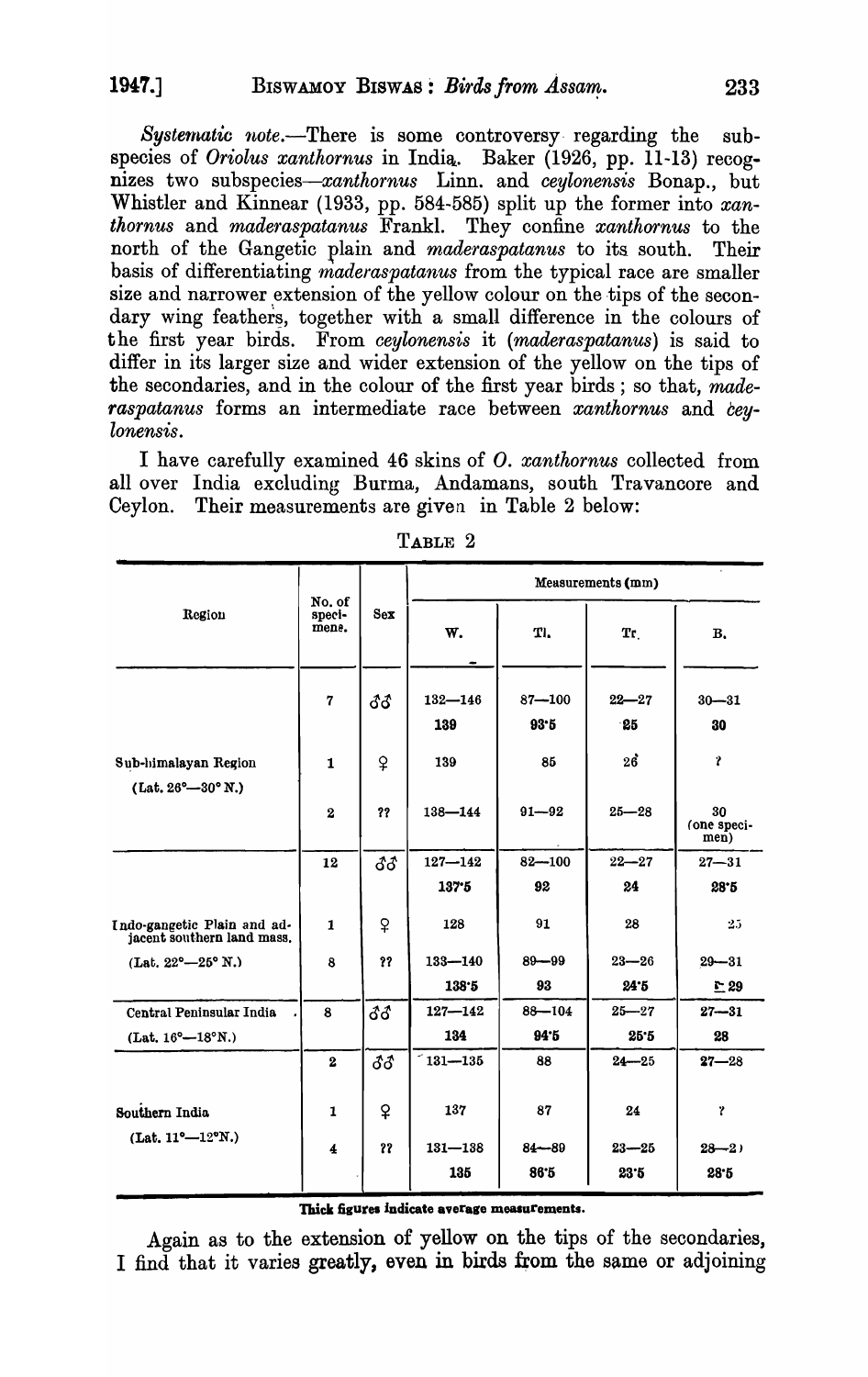localities (Text-fig. 2), and it is, therefore, impossible to regard this as a subspecific character.



Text-figure 2.—Secondary wing feathers of Oriolus x. xanthornus to show the extent of yellow on their tips. a, wing in No. 8187,  $\beta$ , Darrang Dist., Assam; b, MIDIUM in No. 8188,  $\varphi$ , Darrang Dist., Assam; c, NARROW in Naga Hills, Assam.

 $\overline{p}$ . primaries;  $s$ , secondaries; w.c., wing-coverts;  $y$ , yellow on the tips of secondaries.

On these grounds, maderaspatanus cannot be accepted as a valid subspecies.

# Family STURNIDAE.

# Sturnia malabarica malabarica (Gmelin).

(The Grey-headed Myna.)

Specimens collected.—Nos. 26884,  $\varphi$ , and 26885,  $\varphi$ , Lokra, November 7 and 12, 1939, respectively.

|                       | Measurements(mm). |  | W.        | Tl.      | Tr.      | В. |
|-----------------------|-------------------|--|-----------|----------|----------|----|
| 1 ፊ<br>1 <sup>2</sup> | ٠                 |  | 102<br>99 | 73<br>66 | 26<br>27 | 20 |

*Weights.*  $-3$ : No. 26885, 44.5;  $2: 26884$ , 40.4 gms.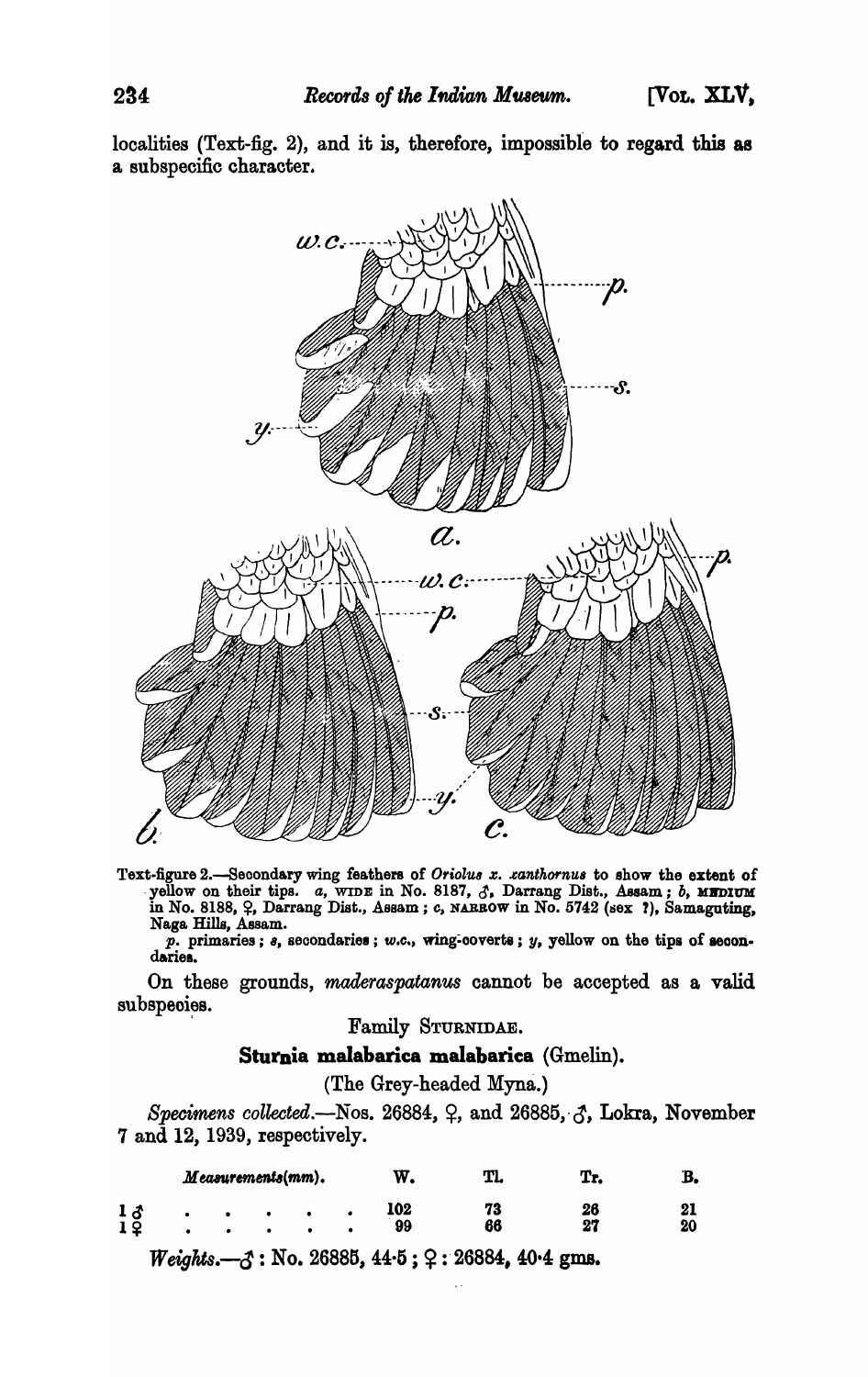# Acridotheres tristis tristis (Linné).

(The Common Myna.)

Specimen collected.—No. 26886,  $\zeta$ , Lokra, November 9, 1939. *Measurements.*—1  $\zeta$ : W. 143; Tl. 100; Tr. 40; B. 22 mm.  $Weight. -138.7$  gms. Local name.—Hâlikâ.

#### Sturnopastor contra contra(Linné).

(The Indian Pied Myna.)

Specimens collected.—No. 26887,  $\zeta$ , Tezpur, November 4; No. 26888,  $\delta$ , Tangla, November 14, 1939.

*Measurements.* -2  $\delta \delta$ : W. 116-119; Tl. 72-80; Tr. 39-41; B. 31 mm. (one specimen).

 $\textit{Weights}.\text{---}33$ : Nos. 26887, 87 $\cdot$ 0; 26888, 82 $\cdot$ 5 gms.

### Family FRINGILLIDAE.

# **Passer domesticus indicus** Jardine and Selby.

(The Indian House-Sparrow.)

1926. Passer demesticus indicus Jard. and Selby, Baker, Faun. Brit. India, Birds (2nd ed.) III, p. 170.

1926. Passer domesticus nigricollis Burt., Baker, Faun. Brit. India, Birds (2nd ed.) VIII, p. 656.

Specimens collected.—Nos. 26889 and 26890,  $\zeta\zeta$ , Lokra, November 12. 1939.

Measurements. -  $2 \, \delta \delta$ : W. 71-74; Tl. 56-58; Tr. 20-22, B. 11 mm.

*Weights.*  $-\xi \zeta$ : No. 26889, 23.3; 26890, 22.2 gms.

Systematic note.---From an examination of all the specimens of Passer domesticus in the Zoological Survey of India collections, I could not find any difference between the supposed subspecies indica and nigricollis, as maintained by Baker (1926, pp. 170-172). A similar conclusion was also arrived at by Whistler and Kinnear (1933a, p 838).

# Passer montanus malaccensis Dubois.

(The Malay Tree-Sparrow.)

Specimen collected.—No. 26891,  $\zeta$ , Lokra, November 10, 1939.

*Measurements.*—1  $\delta$ : W. 68; Tl. 56; Tr. 19; B. 11 mm.

 $Weight. -20.5$  gms.

Local name.—Konchikâ.

**Field note.—Common in houses.** 

235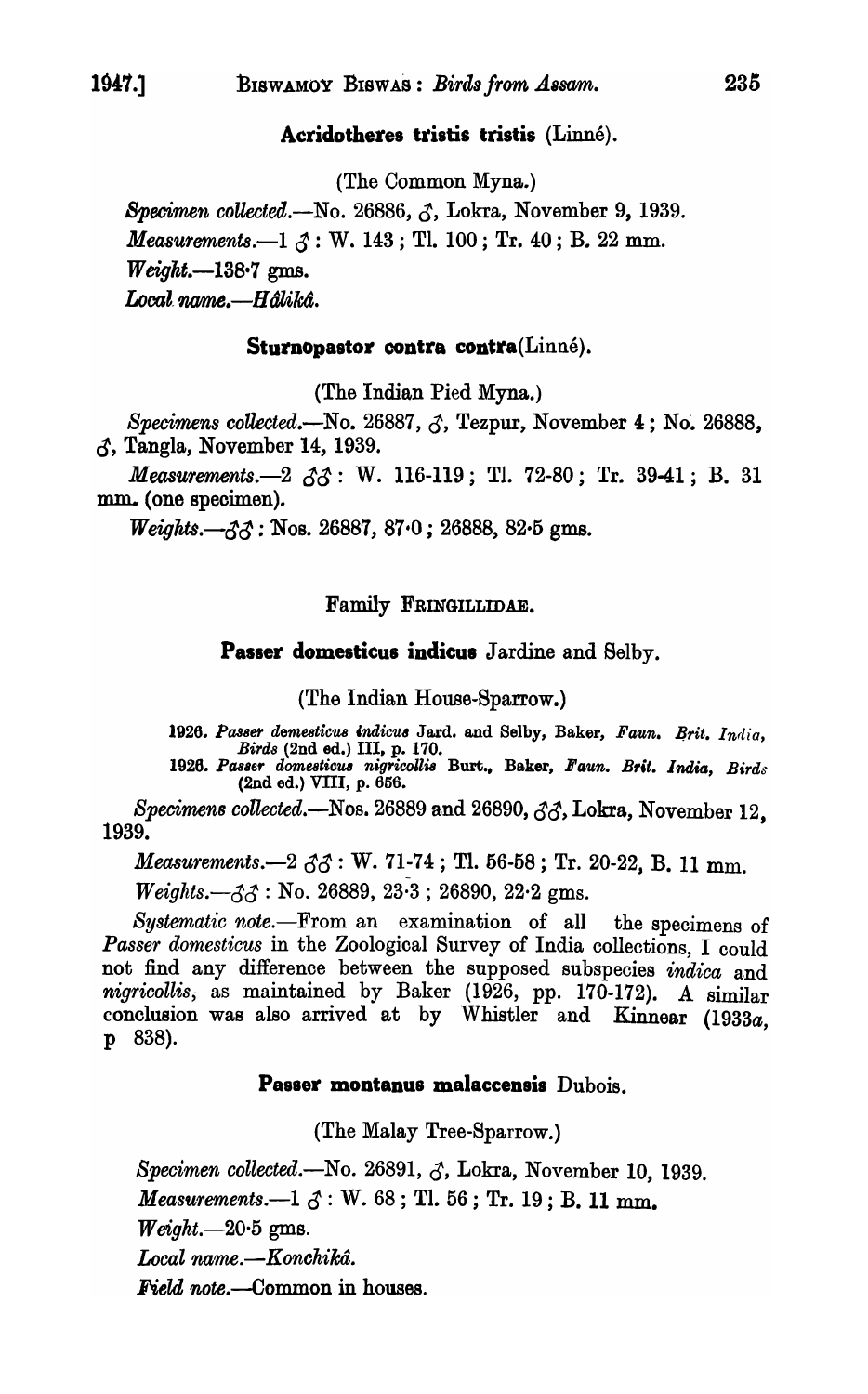Family HIRUNDINIDAE.

# Riparia paludicola brevicaudata (Horsfield).

(The Indian Sand-Martin.)

Specimen collected.-No. 26892 (sex ?), Tezpur (on the bank of R. Brahmaputra), November 6, 1939.

*Measurements.*--1 (sex ?): W. 92; Tl. 43; Tr. 10; B. 6 mm.  $Weight. -8.2$  gms. *Local name.-Taltapi.* 

Family MOTACILLIDAE.

# . Motacilla alba dukhunensis Sykes.

(The Indian White Wagtail.)

*Specimen collected.* $-Mo.$  26893,  $\varphi$ , Tezpur (on the bank of R. Brahmaputra), November 6, 1939.

*Measurements.*—1  $\varphi$ : W. 88; Tl. 93; Tr. 23 mm.

 $Weight. -16.5$  gms.

*Local name.-Balimati.* 

# Motacilla alboides Hodgson.

(Hodgson's Pied Wagtail.)

 $Sp\acute{e}cimens$  *collected.*—No. 26894,  $\varphi$ , Tezpur (on the bank of R. Brahmaputra), November 6; No. 26895,  $\varphi$ , on the bank of R. Bhareli, about 4 miles from Lokra, November 7, 1939.

*Measurements.*-2  $22: W 87$ ; Tl. 87-92; Tr. 23-24; B. 16-17 mm.  $\blacksquare$  $Weights. -Q2 : Nos. 26894, 21.5 ; 26895, 20.7 gms.$ *Local name.-Tiposi.* 

#### Motacilla cinerea caspica (Gmelin).

(The Eastern Grey Wagtail.)

Specimen collected.-No. 26896, 3, Lokra (on the bank of stagnant streamlet in forest), November 12, 1939.

*Measurements.* $-1 \text{ } \mathcal{J} : W. 81.5 ; T1. 93 ; Tr. 22 ; B. 15 mm.$ 

The tail length of "under 75 mm." given by Baker . (1926, p. 266) is incorrect, as already pointed out by Ticehurst (1927, p. 351).

 $Weight. -16.6$  gms.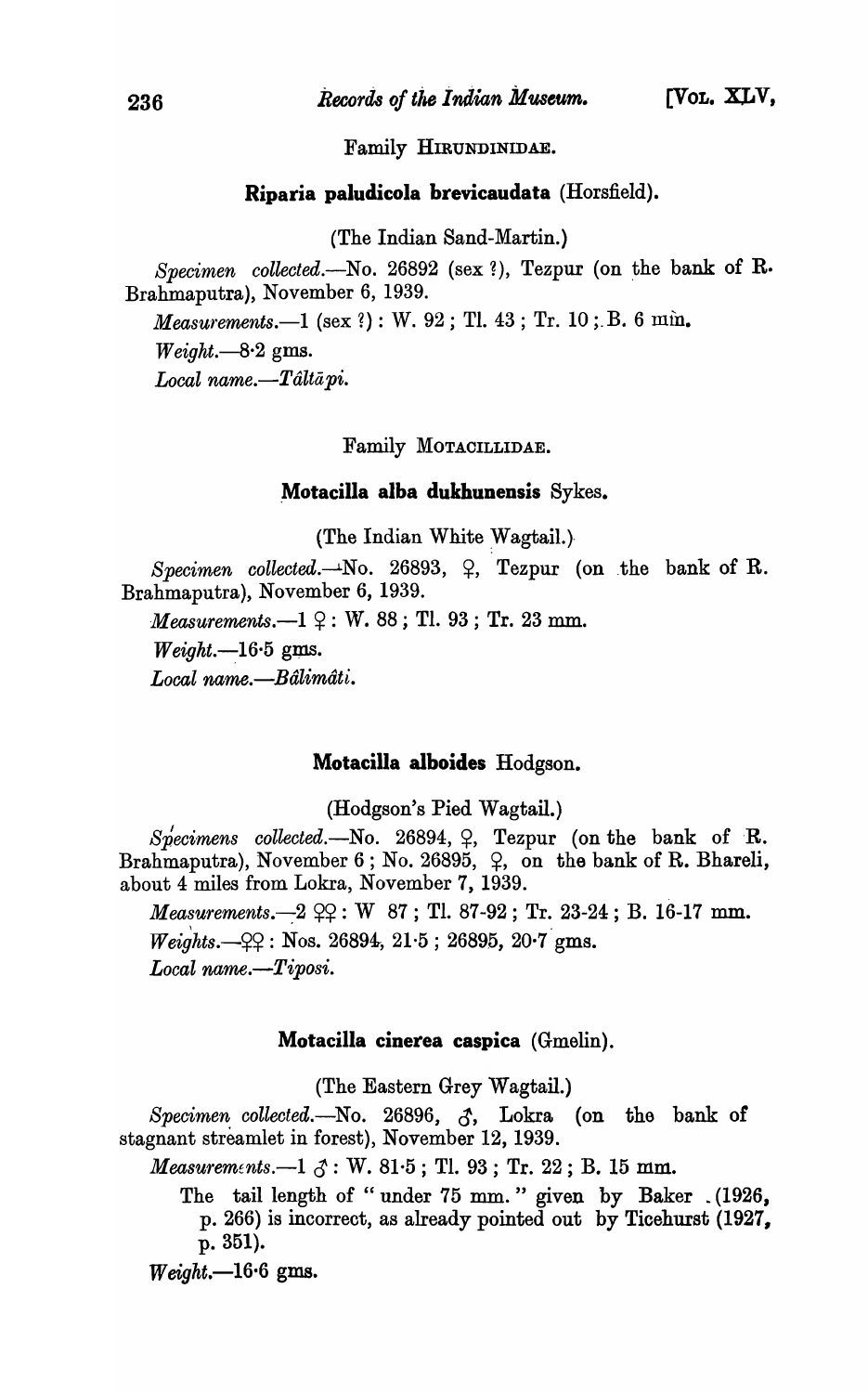# **Motacilla citreola citreola** Pallas.

(The Yellow-headed Wagtail.)

*Specimens collected.*—Nos. 26897,  $\varphi$ , and 26898,  $\varphi$ , Lokra, November **7** and 11, 1939, respectively.

|           | Measurements (mm). | w. | Tl. | Tr. | в. |
|-----------|--------------------|----|-----|-----|----|
| $1\delta$ | $\bullet$          | 88 |     | 27  | 14 |
| 19        | ٠                  | 83 | 80  | 25  | 15 |

 $Weights. -3: No. 26898, 18.2 ; 9: No. 26897, 17.9 gms.$ *Local name.-Tooni.* 

*Field note.-Common* in flocks of about 20-30 in the vicinity of water.

# **Anthus bodgsoni bodgsoni** Richmond.

(The Indian Tree-Pipit.)

Specimens collected.<sup>-</sup>Nos. 26899,  $\zeta$ , and 26900,  $\zeta$ , Lokra, November 8, 1939.

|                | Measurements (mm). |   |  |           | w. | Tl. | Tr. | в. |
|----------------|--------------------|---|--|-----------|----|-----|-----|----|
|                |                    |   |  |           | N  |     |     |    |
| $1\delta$      | ٠                  |   |  | ٠         | 83 | 64  | 23  | 14 |
| 1 <sub>2</sub> |                    | ٠ |  | $\bullet$ | 85 | 67  | 22  |    |

# **Anthus richardi rufulus** Vieillot.

(The Indian Pipit.)

*Specimen collected.*—No. 26901,  $\zeta$ , Tangla, November 14, 1939. *Measurements.* $-1 \, \delta$ : W 81; Tl. 65; Tr. 26; B. 14 mm.  $Weight. -20.8$  gms.

Family NECTARINIIDAE.

# **Aethopyga siparaja seberie** (Tickell).

(The Indian Yellow-backed Sunbird.)

*Specimens collected.*-Nos. 26902,  $\delta$ , and 26903,  $\delta$  (juv.), Lokra, November 12; No. 26904 (sex ?) (juv.), Tangla, November 15, 1939. *Measurements.*—1 ad.  $\delta$ : W 55; Tl. 67; Tr. 16; B. 21 mm, *Weight.*—No. 26902, ad.  $\zeta$ , 7.5 gms.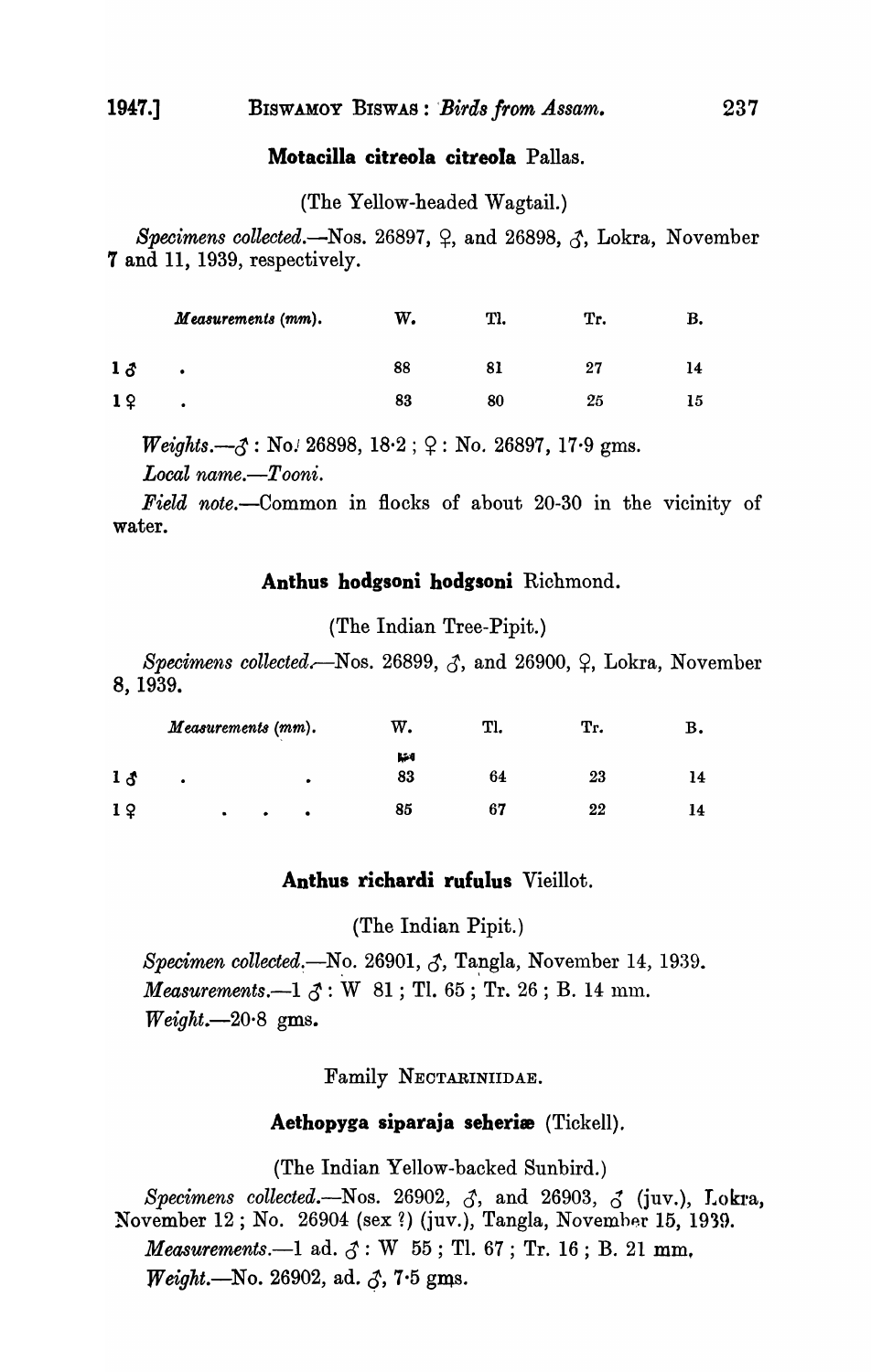## Order PICIFORMES.

Family CAPITONIDAE.

#### Thereiceryx lineatus hodgsoni (Bonaparte).

(The Assam Lineated Barbet.)

Specimens collected. Nos. 26906,  $\varphi$ , and 26905,  $\varphi$ , Tangla, November 10 and 14, 1939, respectively.

|                |  | Measurements (mm). | w. |     | Tl. | Tr. | в. |
|----------------|--|--------------------|----|-----|-----|-----|----|
| $1\delta$      |  |                    |    | 126 | 86  | 30  | 33 |
| 1 <sup>2</sup> |  |                    |    | 128 | 87  | 30  | 34 |

 $Weights. -3$ : No. 26905, 128.9;  $9:$  No. 26906, 140.0 gms.

### Cyanops asiatica asiatica (Latham).

(The Blue-throated Barbet.)

Specimen collected.—No. 26907, J, Lokra, November 11, 1939. Measurements.-1  $\zeta$ : W. 103; TI. 67; Tr. 28; B. 27 mm.  $Weight -84.7$  gms.

Systematic note.—The crimson specks at the base of the lower mandible, which Baker (1927, p. 116) mentions as a general character of the subspecies, was long ago considered by Godwin-Austen (1874, pp. 176-177) and Hume (1888, pp. 67-68) to be characteristic of the birds of



Text-figure 3.—Variation of crimson patches at the base of the lower mandible in Cyanops a. asiatica. a, in No. 26907,  $\zeta$ , Lokra (Darrang Dist., Assam); b, in No. 15245 (sex?), Nepal; c, in No. 688 of Mr. King's collec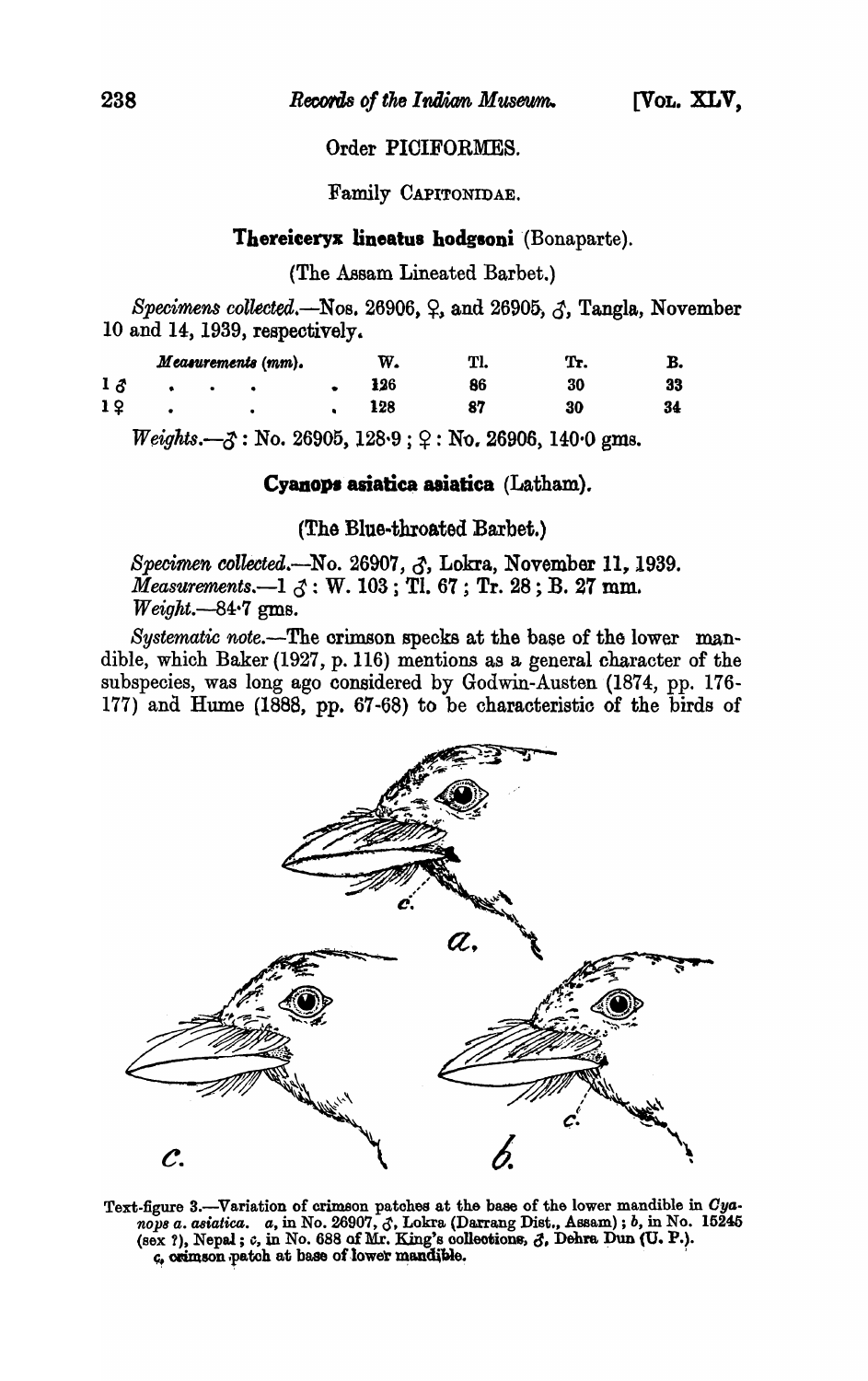the Assam hills. My examination of 12 specimens in the Zoological Survey of India collections corroborates this conclusion. I find that in the Dehra Dun (U. P.) birds they are absent; of the four Nepal speoimens one lacks them altogether and the other three have only slight traces of crimson patches; in Bengal specimens they are present as very small specks; while the Assam and Burma birds have them quite oonspicuously (Text-fig. 3).

# Order PSITTACIFORMES.

# Family PSITTAOIDAE.

# Psittacula krameri borealis Neumann.

(The Northern Indian Rose-ringed Paroquet.)

*Specimen collected.*—No. 26908, Q, Mangaldai, November 16, 1939. *Measurements.* $-1$   $9$ : W. 162; Tl. 183; Tr. 17; B. 25 mm. *Weight.-135·0* gms.

*Systematic note.-Baker* (1927, p. 204) gives the colour of the lower bill in this subspecies as wholly red; but in the present specimen its colour is mixed dusky red and black. Whistler and Kinnear (1935, p. 752) have already pointed out the nature of mixed coloration of the lower bill in this subspecies, and they did not attach any subspecific value to the oolour of the lower hill.

# Order CORACIIFOBMES.

# Family CORACTIDAE.

# Coracias benghalensis affinis Horsfield.

(The Burmese Roller.)

*Specimen collected.*—No. 26909,  $\zeta$ , Mangaldai, November 15, 1939. *Measurements.*—1  $\zeta$ : W. 193; Tl. 140; Tr. 27; B. 47 mm. *Weight.*—192·0 gms.

Family MEROPIDAE.

# Merops orientalis birmanus Neumann.

(The Burmese Green Bee-eater.)

*Specimen collected.*—No. 26910,  $\delta$ , Lokra, November 11, 1939 *Measut* sments.—1  $\zeta : W$ . 92; Tl. 124; Tr. 10; B. 33 mm *Weight.*--11-4 gms.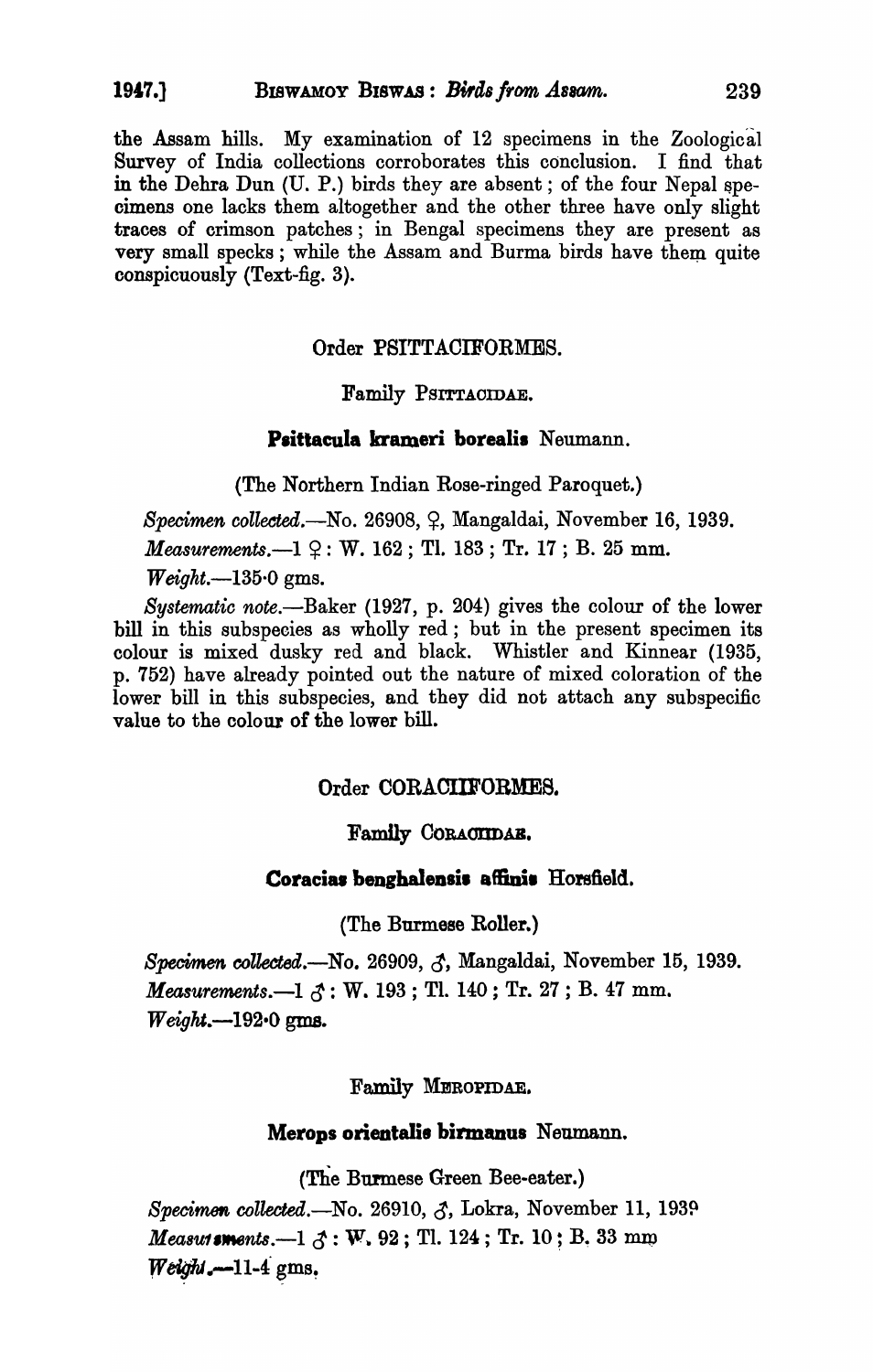Family ALCEDINIDAE.

### Ceryle rudis leucomelanura Reichenbach.

(The Indian Pied Kingfisher.)

*Specimen collected.-No.* 26911, 3, Tezpur (on the bank of R. Brahmaputra), November 6, 1939.

*Measurements.*—1  $\beta$ : W. 135; Tl. 76; Tr. 11; B. 68 mm.

*Weight.*-89.5 gms.

*Local name.-H anuman.* 

#### Alcedo atthis bengalensis Gmelin.

(The Common Indian Kingfisher.)

*Specimen collected.-No.* 26912, 3, Kenduguri Bhil (Lake), a few miles from Mangaldai, November 16, 1939.

*Measurements.*  $-1 \, \delta$ : W. 69; Tl. 35; Tr. 7; B. 41 mm.

*Weight.-25·5* gms.

Local name.-Hanumán. (Same as above.)

Alcedo hercules Laubmann.

(Blyth's Kingfisher.)

*Specimen collected.*—No. 26913,  $\zeta$ , Lokra, November 9, 1939. *Measurements.* $-1 \, \delta$ : W. 95; Tl. 48; Tr. 12; B. 59 mm.

*Weight.-59·7* gms.

Local name.—Masrokh<sub>a</sub><sup>c</sup>.

*Remarks.*—The name of this species has suffered a variety of changes within recent years. Blyth's *grandis,* being preoccupied, was changed to *hercules* by Laubmann. Kinnear (1929, p. 121) changed it to *megalia* without assigning any reason, and this was supported by Ticehurst (1930, p. 472). Later Ticehurst and, Stanford (1939, p. 25) revived  $hercules.$ 

# Halcyon smyrnensis fusca (Boddaert).

The Indian White-breasted Kingfisher.)

*Specimens collected.*—Nos. 26914 and 26915,  $\partial \partial$ , **Tezpur** (on the bank of R. Brahmaputra), November 4 and 6, respectively; No. 26916,  $\zeta$ , Mangaldai, November 15, 1939.

*Measurements.*-3  $\delta$ *3*; W. 117-123; I'l. 87-93; Tr. 15-17; B.62-63 mm.  $Weights. -33 : Nos. 26914, 86.4 ; 20915 73.0 gms.$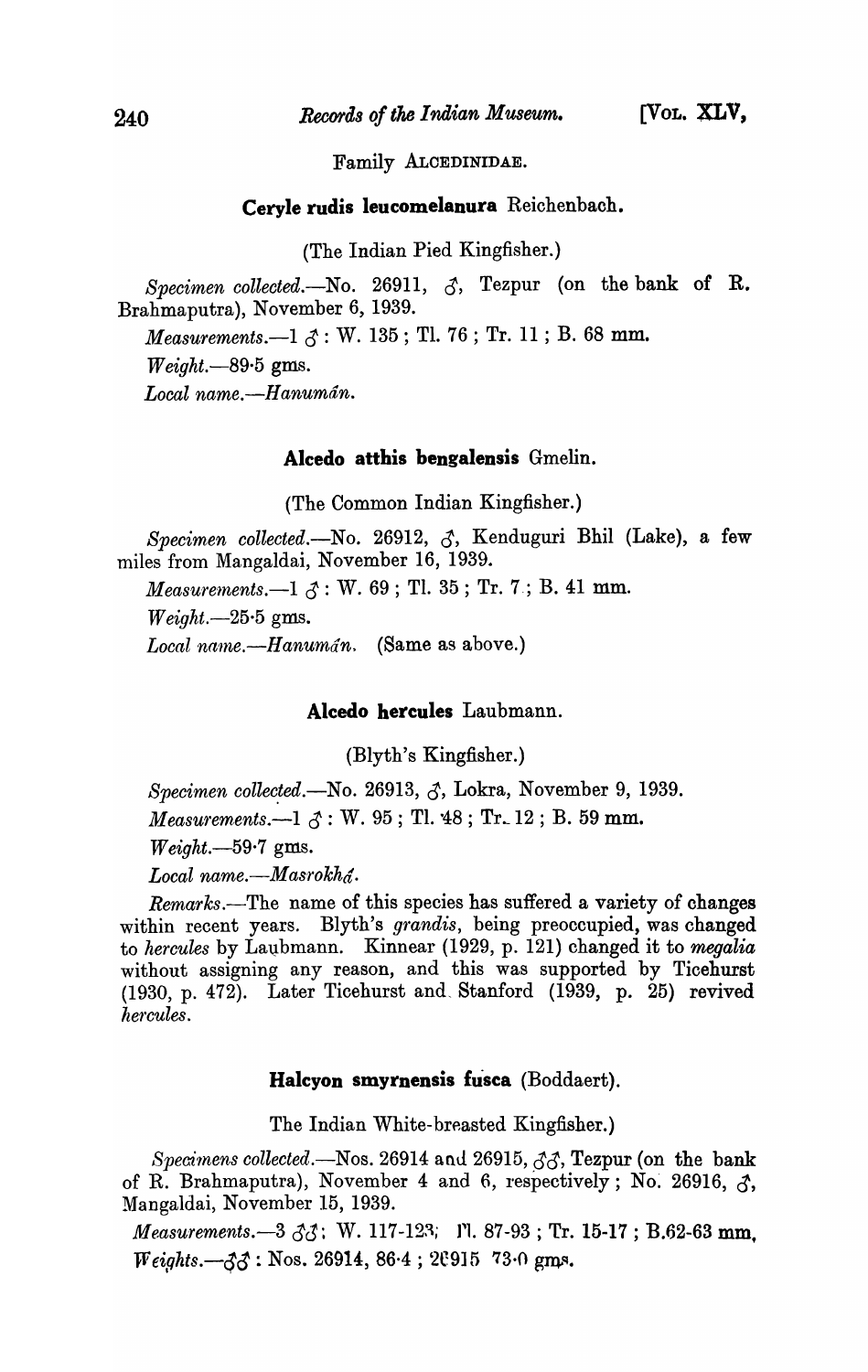# Order COLUMBIFORMES.

Family COLUMBIDAE.

# Dendrophasa pompadora phayrei (Blyth).

(The Ashy-headed Green Pigeon.)

*Specimen collected.*-No. 26917,  $\delta$ , Lokra, November 11, 1939.

*Measurements.*-1  $\delta$ ; W. 156; Tl. 92; Tr. 24; B. 16 mm.

# Streptopelia chinensis suratensis (Gmelin).

(The Indian Spotted Dove.)

*Specimens collected.*—Nos.  $26918, \zeta$ , and  $26919, \zeta$ , Lokra, November 9. 1939.

|           | $Measurements(mm).$ |   | W   | Tl. | Tr. | В. |
|-----------|---------------------|---|-----|-----|-----|----|
| $1\delta$ |                     |   | 135 | 134 | 22  | 20 |
| 19        |                     | ٠ | 138 | 136 | 22  | 18 |

 $\textit{Weights.} \text{--} \textit{\&} 3 : \text{No. } 26918, 119 \cdot 0; \text{ } \text{Q} : \text{Nos. } 26919, 115 \cdot 7 \text{ gms.}$ 

*Local name.* $-Kaposr_{d}$ .

Systematic note.-These specimens are somewhat intermediate between the Indian subspecies *suratensis* and the Burmese *tigrina,* but close to the former. From specimens from western India they differ in having their backs, wing-coverts, scapulars and secondaries less heavily spotted with rufous, and in having the outer webs of the median wing coverts more ashy. In the under-parts there is no appreciable difference

# Order CHARADRIIFORMES.

# Family JACANYDAE.

### Metopidius indicus (Latham).

(The Bronze-winged Jacana.)

*Specimens collected.*-Nos. 26920 and 26921,  $\varphi$ , Kenduguri Bhil (Lake), a few miles from Mangaldai, November 16, 1939.

*Measurements.* $-2 \, \Omega$ : W. 178-181; Tl. 50-51; Tr. 71-77; B. 39-40 mm.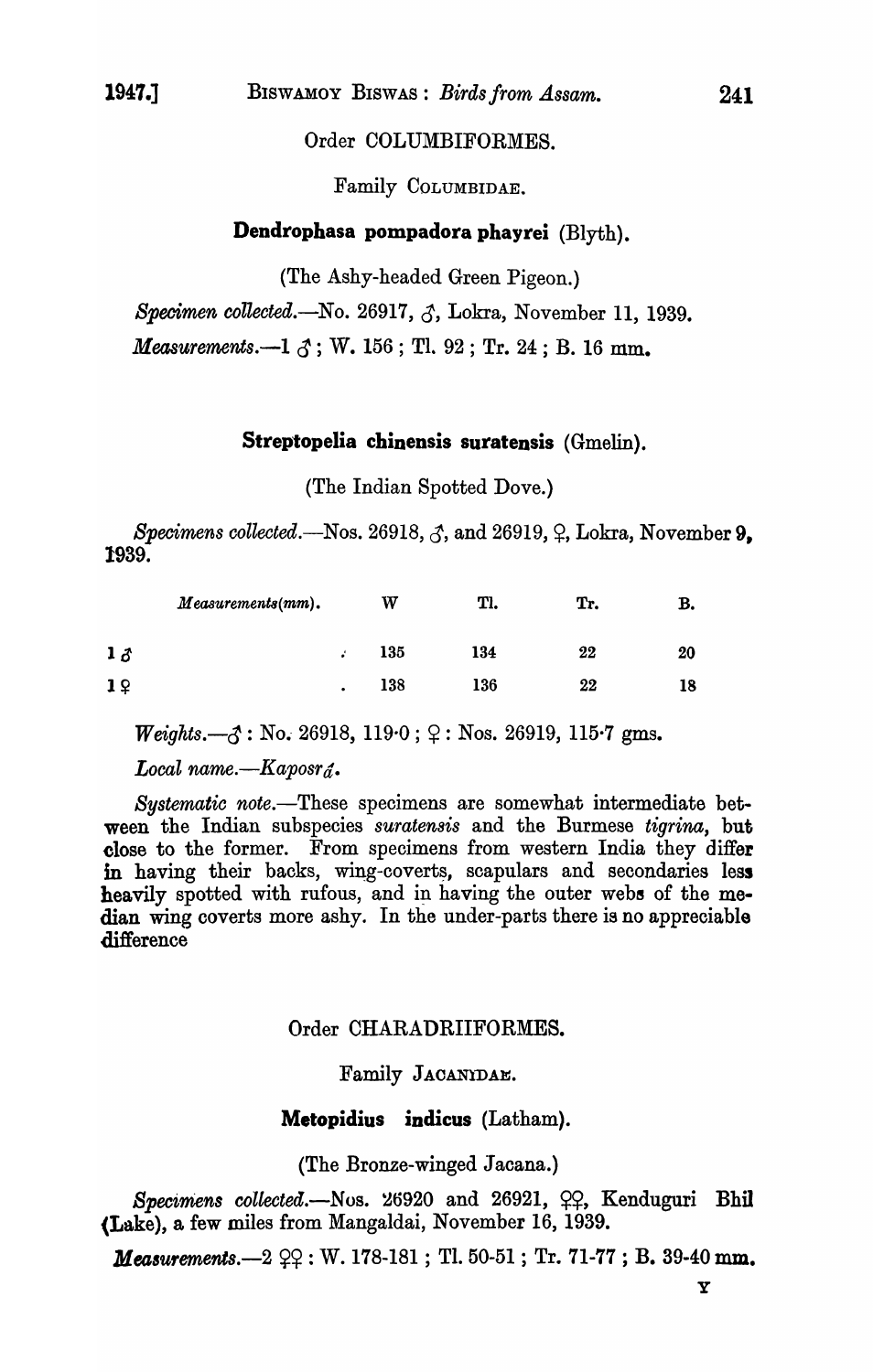### Family STERNIDAE.

## Sterna melanogaster Temminck and Laugier.

#### (The Black-bellied Tern.)

*Specimens collected.*—Nos. 26922,  $\zeta$ , and 26923,  $\zeta$ , Tezpur (on the bank of R. Brahmaputra), November 4 and 6, 1939, respectively.

|           | $Measurements(mm).$    | W.  | Tl.                                                   | Tr. | В. |
|-----------|------------------------|-----|-------------------------------------------------------|-----|----|
| $1\delta$ | $\bullet$<br>$\bullet$ | 226 | <b>160</b>                                            | 15  | 41 |
| 19        |                        | 223 | 110                                                   | 15  | 37 |
|           |                        |     | (Outer tail-feathers<br>not properly deve-<br>loped). |     |    |

 $Weights. -3 : No. 26922, 65.2 ; \varphi : No. 26923, 63.0 gms.$ *Local name.-Siloni* and *Gangasiloni. Remarks.*—In No. 26923,  $\varphi$ , it appears from the coloration that the specimen has not yet assumed the winter plumage.

Family CHARADRIIDAE.

#### Leucopolius alexandrinus alexandrinus (Linné).

(The Kentish Plover.)

*Specimen collected.*—No. 26924,  $\varphi$ , Tezpur (on the bank of R. Brahmaputra), November 6, 1939. *Measurements.*--1  $9 : W. 105$ ; Tl. 47; Tr. 26; B. 19 mm. *Weight.-36·0* gms. *Local name.--Titiali.* 

Family SCOLOPACIDAE.

#### Tringa hypoleucos Linné.

(The Common Sandpiper.)

*Specimens collected.*-Nos. 26925 and 26926,  $\varphi$ , Tezpur (on the bank of R. Brahmaputra), November 4, 1939.

*Measurements.* $-2 \, \text{S}$ ? : W. 111 ; Tl. 57-61 ; Tr. 23-26 ; B. 26-27 mm.  $Weights. -Q2 : Nos. 26925, 49.0 ; 26926, 52.0 gms.$ 

# Tringa glareola Linné.

(The Wopd Sandpiper.)

Specimen collected.-No. 26927,  $\zeta$ , Kenduguri Bhil (Lake), a few miles from Mangaldai, November 16, 1939.

*Measurements.* $-1 \text{ } \mathcal{S}$ : W. 118; Tl. 48; Tr. 36; B. 31 mm. *Weight.-56·4* gms.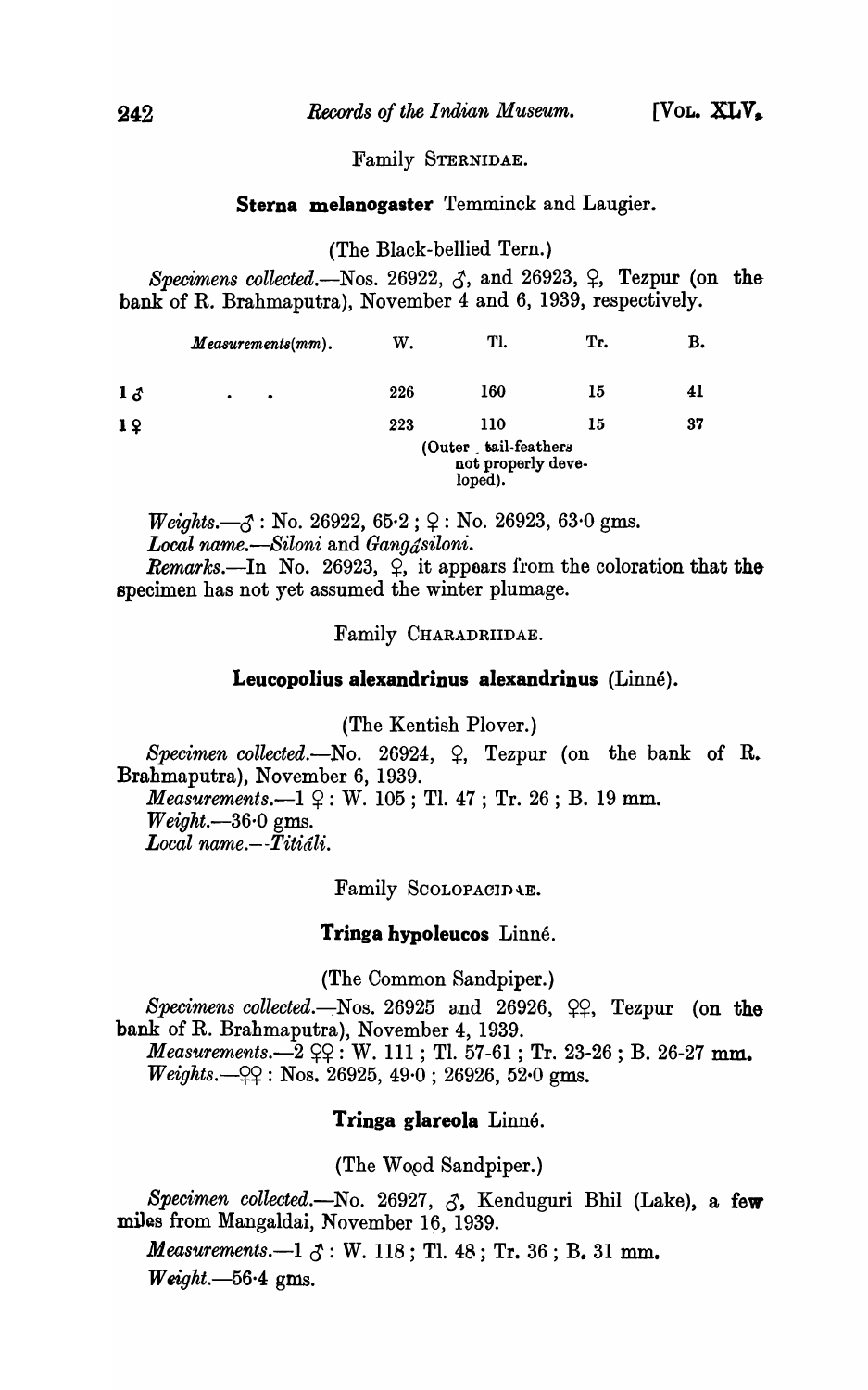# Order CICONIIFORMES.

# Family ARDEIDAE.

# **Egretta garzetta garzetta** (Linne).

(The Little Egret.)

*Specimen collected.*-No. 26928,  $\varphi$ , Tezpur (on the bank of R. Brahmaputra), November 4, 1939.

*Measurements.* $-1$   $9$ : W. 261; Tl. 95; Tr. 94; B. 84 mm. *Local name.-Bogula.* 

#### **Ardeola grayii** (Sykes).

(The Pond Heron.)

*Specimens collected.*—Nos. 26929,  $\varphi$ , and 26930,  $\varphi$ , Tezpur (on the bank of R. Brahmaputra), November 4 and 6 respectively; No. 26931,  $\zeta$ , Kenduguri Bhil (Lake), a few miles from Mangaldai, November 16, 1939.

|                 | Measurements (mm). | W.          | Tl.       | Tr. | в.        |  |
|-----------------|--------------------|-------------|-----------|-----|-----------|--|
| $2\delta\delta$ |                    | $215 - 227$ | $84 - 94$ | 62  | $72 - 73$ |  |
| 1 <sup>2</sup>  |                    | 210         | 82        | 60  | 65        |  |

Local name.—Kân<sub>â</sub>moshûri.

### **Butorides striatus iavanicus** (Horsfield).

(The Indian Little Green Heron.)

*Specimens collected.*—Nos. 26932,  $\zeta$ , and 26933,  $\zeta$ , Tezpur (on the bank of R. Brahmaputra), November 6, 1939.

|                     | Measurements (mm). |  |           | w.  |    | Tr. | в. |
|---------------------|--------------------|--|-----------|-----|----|-----|----|
| $\mathbf{1} \delta$ | $\bullet$<br>٠     |  | $\bullet$ | 181 | 70 | 49  | 65 |
| 1 <sup>2</sup>      |                    |  |           | 174 | 64 | 48  |    |

*Local name.*— $W_{\hat{a}}$ *k.* 

### REFERENCES.

Baker, E. C. S. 1922-1927. *Fauna of British India, Birds,* London, (2nd ed.) I-IV.

Godwin-Austen, H. H. 1874. 'Fourth list of birds from the Nag& Hills and Munipur, including others from the Khasi, Garo, and Tipperah Hills. J. *Asiat. Soc. Bengal* XLIII, pp. 151-180.